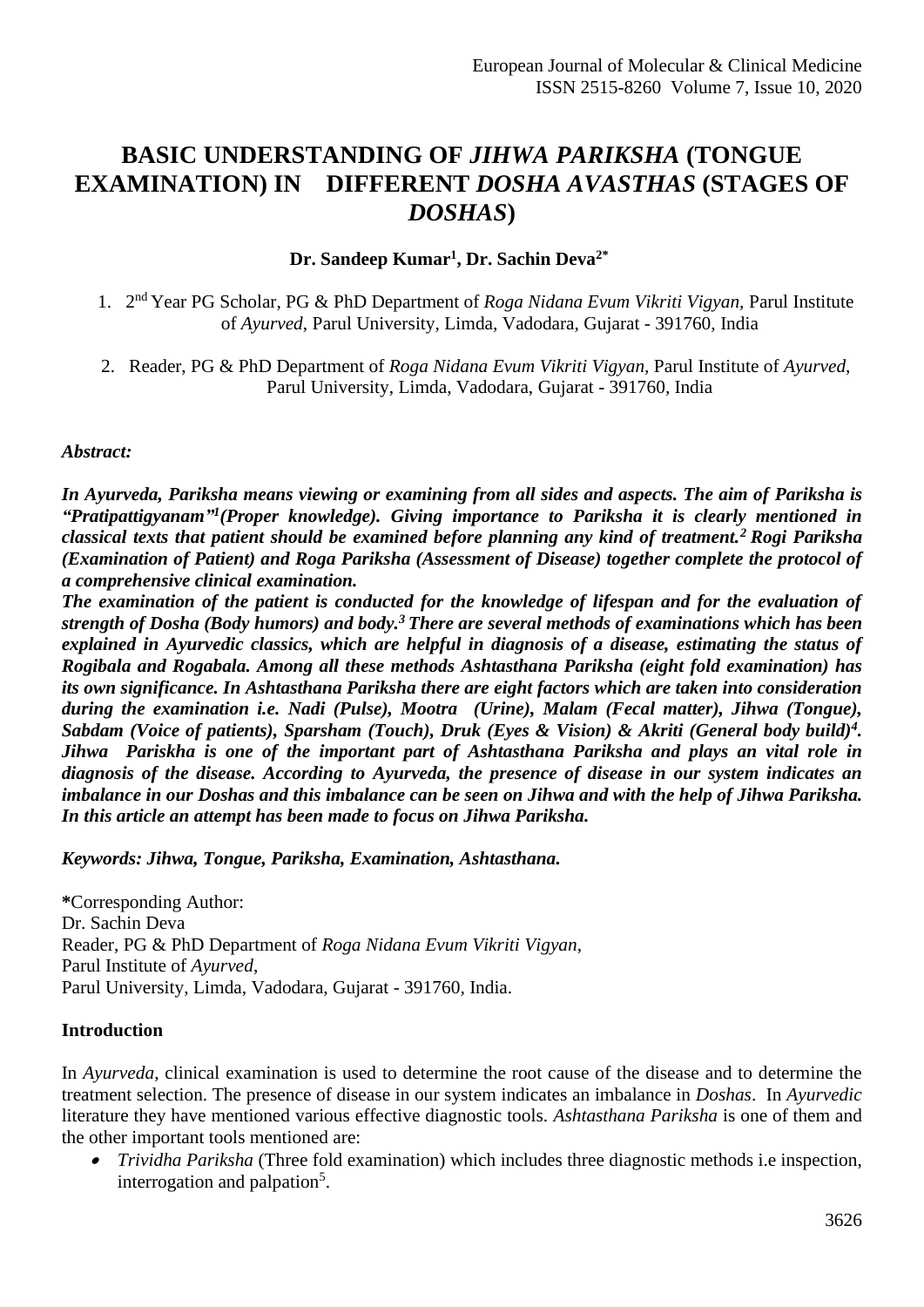- *Chaturvidha Pariksha* (Four fold examination) which includes *Pratyaksha* (Direct observation), *Anumana* (Inferential), *Aptopadesa* (Authoritative instruction) and *Yukti* (Experimental evidence)<sup>21</sup>.
- *Shadvidha Pariksha* (Six fold examination) means examination with five sense organs and *Prasna* (History taking) $<sup>6</sup>$ .</sup>
- *Dasavidha Pariksha* (Ten fold examination) which includes *Prakrti* (Identification of constitution), *Vikrti* (Pathologic factors), *Sara* (Examination of essence of *Dhatus*), *Samhanana* (Examination of compactness of body organs), *Pramana* (Examination of measurement of body organs), *Satmya* (Examination of homologation), *Satva* (Examination of mental faculties), *Ahara Sakti* (Examination of power of assimilation), *Vyayama Sakti* (Examination of power of exercise) and Vaya (Examination of age)<sup>7</sup>.

The amalgamation of *Trivida Pariksha* (Three fold examination) with *Jihwa Pariksha* (Tongue examination) which is one of the important diagnostic method mentioned under *Ashtasthana Pariksha* can give us a better understanding about the disease state. *Jihwa Pariksha* is one of the prime tool in assessing status of digestion. According to *Ayurveda*, *Agnimandya* (malfunctioning of digestive fire) is the root cause of all diseases. The *Mandagni* (decreased functioning of the digestive fire) causes the improper digestion of the food and leads to the formation of *Ama* (Toxins from undigested food). This *Ama* is mixed with the *Dosha* and affects body tissues (*Dhatus*), thus vitiating/altering their qualities and leading to all kinds of pathological processes. Inspection of the tongue coating in the early stages is useful to diagnose an impairment of digestive fire and an early intervention may prevent the further development of *Ama*<sup>8</sup> . Thus *Jihwa Pariksha* can provide significant information for diagnosis in the clinical practice.

# **Basic** *Rachana* **and** *Kriya* **of** *Jihwa*

*Jihwa is a Pratyanga<sup>9</sup> (Minor organ) and originates from Kapha, Shonita* and *Mamsa<sup>10</sup> . Jihwa* is mentioned under *Rasana Indriya* which helps in perceiving different types of taste (*Rasa*) and *Vakapravriti*  (Speech). Each *Indriya* (Sense organ) are formed by all *Mahabhutas* ( Five essential elements) i.e *Aakasha Mahabhuta* (Space element)), *Vayu Mahabhuta* (Air element), *Agni Mahabhuta* (Fire element ), *Jala Mahabhuta* (Water element) and *Prithvi Mahabhuta* (Earth element) but will be predominant in only one and in this process *Jala Mahabhuta* (Water element) helps in the formation of *Rasana Indriya*. *Jihwa* is mentioned as the *Adhishtaana* (site) of *Rasana Indriya* and *Rasa* (taste) is the *Indriyaartha* (Sense object)*. Rasana Indriya Buddhi (*Knowledge or information of *Rasa)* embedded in *Rasana Indriya* helps to realize the taste $11$ .

Tongue is formed from three elements; epithelium, muscles and glands. The epithelium is stratified and non cornified. Two types of special structures are seen on it; the papillae and the taste buds. The taste buds are the sense organs of taste. The taste cells vary from 4-20 per taste bud. These cells are responsible for detection of taste which is to be dissolved in saliva for proper sensation $12$ .

These taste buds are found on papillae of the tongue, as follows : (1) a large number of taste buds are on the walls of troughs that surround the circumvallate papillae, which form a V line on the surface of the posterior tongue; (2) moderate numbers of taste buds are on the fungiform papillae over the flat anterior surface of the tongue and (3) moderate numbers are on the foliate papillae located within the folds along the lateral surfaces of the tongue. Additional taste buds are located on the palate, and a couple of are found on the tonsillar pillars, on the epiglottis and even within the proximal esophagus. Adults have 3000-10,000 taste buds, and children have a few more, Beyond the age of 45 years, many taste buds degenerate, causing taste sensitivity to decrease in old age<sup>13</sup>.

# *Jihwa Pariksha* **(Tongue examination)**

.

In *Ayurveda*, the presence of disease indicates an imbalance in *Doshas* and this imbalance can be appreciated in *Jihwa* (as shown in Table 1) as mentioned that if tongue is affected by *Vata* it will be cold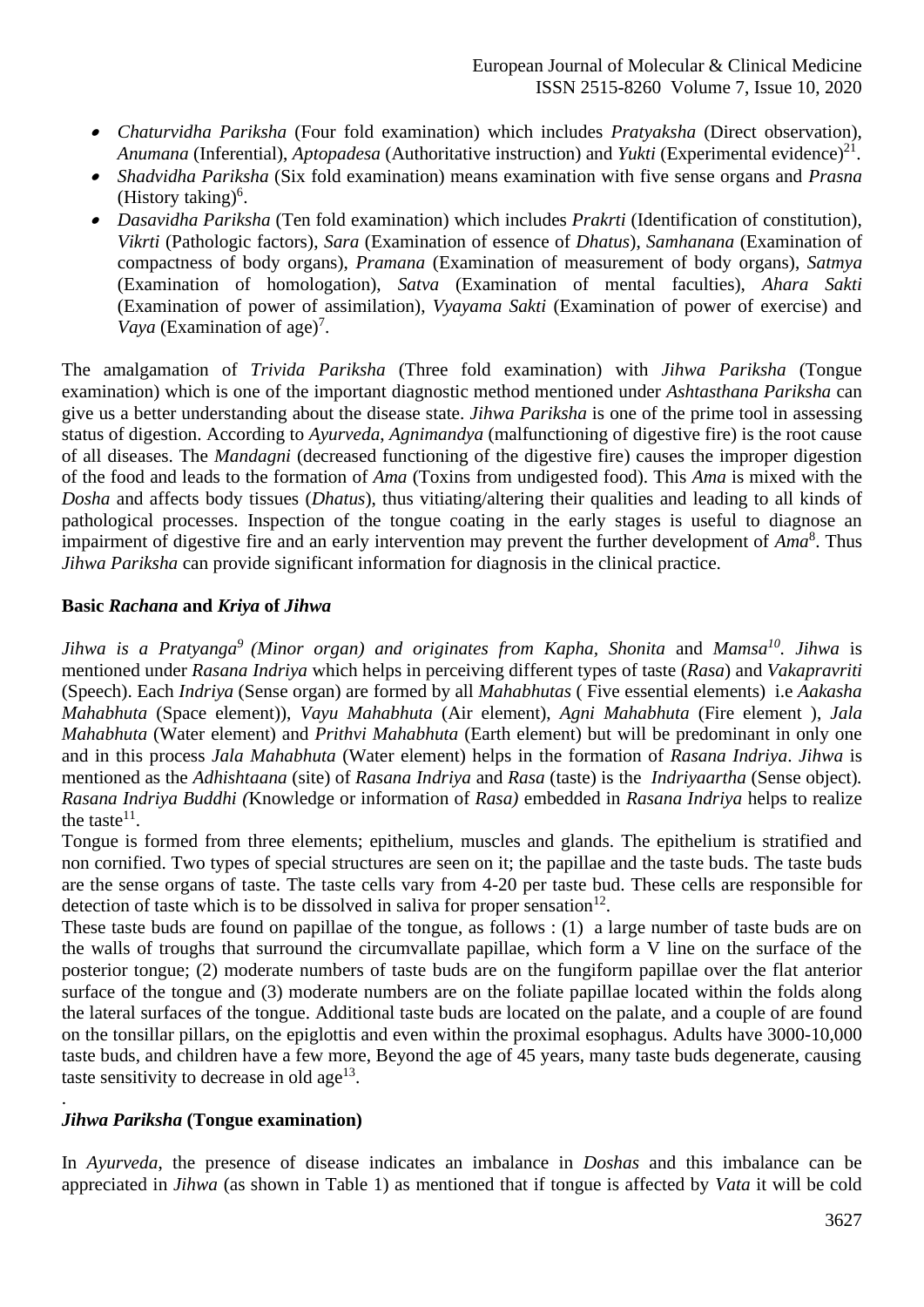(*Sheeta*), rough (*Khara*) and fissured (*Sphutita*), if by *Pitta* it looks red or blackish in colour (*Rakta & Shyam Varna*) and if by *Kapha* it is coated (*Lipta*), and excessively greasy (*Atipichhila*) and white in colour (*Shweta*), If there is involvement of *Tridosha* it appears like a burnt organ, black in colour (*Krishna*), dry (*Shushka* ) and very much rough on touch (*Sakantak*), If two *Doshas* are involved characters follow them14,15 and with the help of *Jihwa Pariksha* physician can detect the imbalance in the body and prescribe an effective treatment.

| <b>Dosha</b>    | Tongue Appearance                              |
|-----------------|------------------------------------------------|
| Vata            | Cold, rough and fissured tongue                |
|                 |                                                |
| Pitta           | Red or blackish in colour                      |
| <b>Kapha</b>    | Coated, excessively greasy and white in colour |
| <b>Tridosha</b> | Black in colour, dry, very much rough on touch |
| Dvandvaja       | Mixed features of doshas involved              |

Table 1 : Tongue features in various *Doshas*

# **When** *Jihwa Pariksha* **is to be done ?**

The appropriate time for *Jihwa* is not mentioned clearly in *Ayurvedic* texts but by taking reference of *Nadi* (Pulse*) Pariksha* and *Mutra* (Urine) *Pariksha,* we can decide morning hours as an ideal time for *Jihwa Pariksha.* Few important things which should be followed before examination of tongue are<sup>16</sup>:

- 1. Tongue examination should be done empty stomach before breakfast.
- 2. It should be done before brushing as this would disturb the tongue coating.
- 3. Avoid coffee, tea & sweets before the inspection, do not allow to eat or drink anything that might stain the tongue.
- 4. It should be examined under good source of light, preferably sunlight.

# **Criteria for Healthy Tongue**

A healthy tongue should look like a children tongue: symmetric and evenly pink, should be supple, free of cracks and not quiver or tremble. It should be slightly moist. It is neither too thick nor too thin, and oval in shape. When the tongue is protruding, it's naturally straight instead of curving to atleast of one side. It should remain still, not trembling, flaccid, and flat-tipped or stiff. It should have a skinny, transparent coating, colouring the tongue pink. All the taste buds are flat, orderly and free from strawberry-looking bumps, deep cuts, lines, cracks and patches. It should not have foam, hair, fur, be too dry or too wet or have a foul odour or taste; a healthy tongue should have some coating<sup>17</sup>.

# **Reflex Zones on the Tongue**

Chinese Medicine and Greek Medicine consider that various regions or zones of tongue (as shown in Fig.1) connected with different internal organs of the body. Through centuries of clinical practice and experience, the holistic physician of Greek Medicine and other traditional healing systems have mapped out various reflex zones on the tongue. The core organs of the chest cavity, are represented on the anterior section of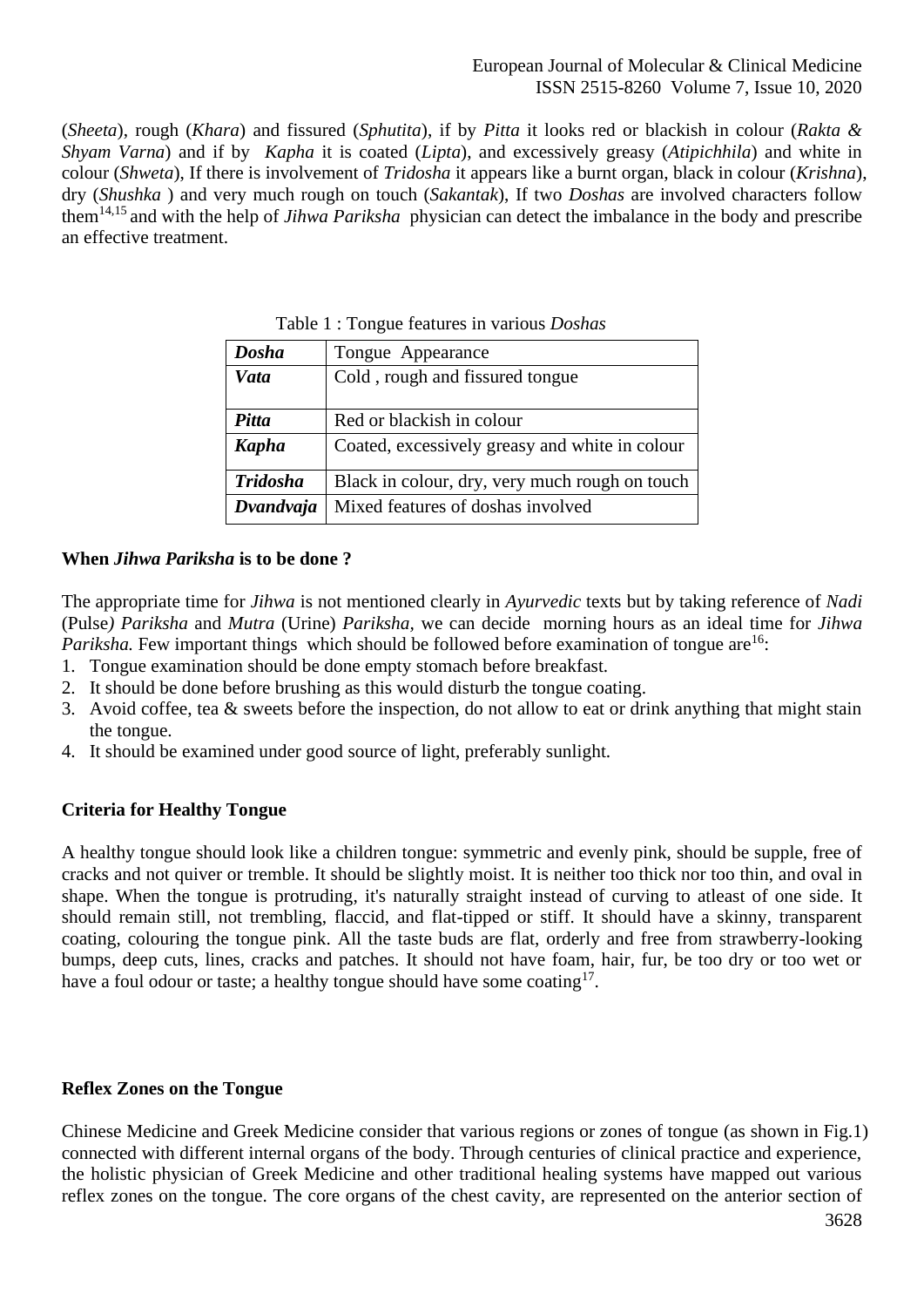European Journal of Molecular & Clinical Medicine ISSN 2515-8260 Volume 7, Issue 10, 2020

the tongue, towards the tip. These organs are principally the heart and lungs, with the heart at the very tip and therefore the lungs more posteriorly. The core organs located in the epigastric/ right hypogatric region of the abdominal cavity are represented in the middle section of the tongue, about midway between the base or root of the tongue and its tip. These organs are principally the liver and gall bladder and therefore the stomach, located within the very center of the tongue. The spleen areas lie lateral to the stomach zone, but inside or medial to the liver/gall bladder areas. The pancreas area lies on the tongue's midline, just slightly posterior to the stomach zone. The excretory organs of the pelvic region are represented on the posterior section of the tongue, towards the root or base. The kidney zones are located on the proper right and left sides of the tongue's base. The intestines are represented on the central posterior region of the tongue, just behind the stomach and pancreas. The bladder zone is at the very base of the tongue, right the midline. Different areas of the tongue correspond to different organs of the body<sup>18</sup>. Hence by correlating the site of the blemishes on the tongue, the Ayurvedic practitioner can determine which organs of the body are out of balance.



Fig 1: Reflex Zones on the Tongue<sup>18</sup>

#### **Tongue Examination by** *Darshan Pariksha* **(Inspection)**

#### **Tongue Coating**

The conventional way for tongue diagnosis, including the evaluation of the tongue coating, is to seem at the tongue (from tip-to-root) directly by observers. If the tongue has any kind of coating thereon, this is a often a really a clear indication of toxic build-up within the system and poor overall digestion. The most common area where coating is usually found is on the rear of the tongue, revealing that the toxic build-up is within the colon area. If you see a coating on a special area of the tongue, then which may indicate toxic build-up within the corresponding organ. If the entire tongue is coated, this indicates systemic toxins, meaning the toxins are in the bloodstream and invading the entire body<sup>19</sup>.

Certain oral infections, notably *Candida* infections (known as oral thrush), are characterized by a white tongue. These yeast infections could also be seen in many circumstances but are common in people with immune suppression because of conditions like cancer or HIV infection. Inflammation and whitening of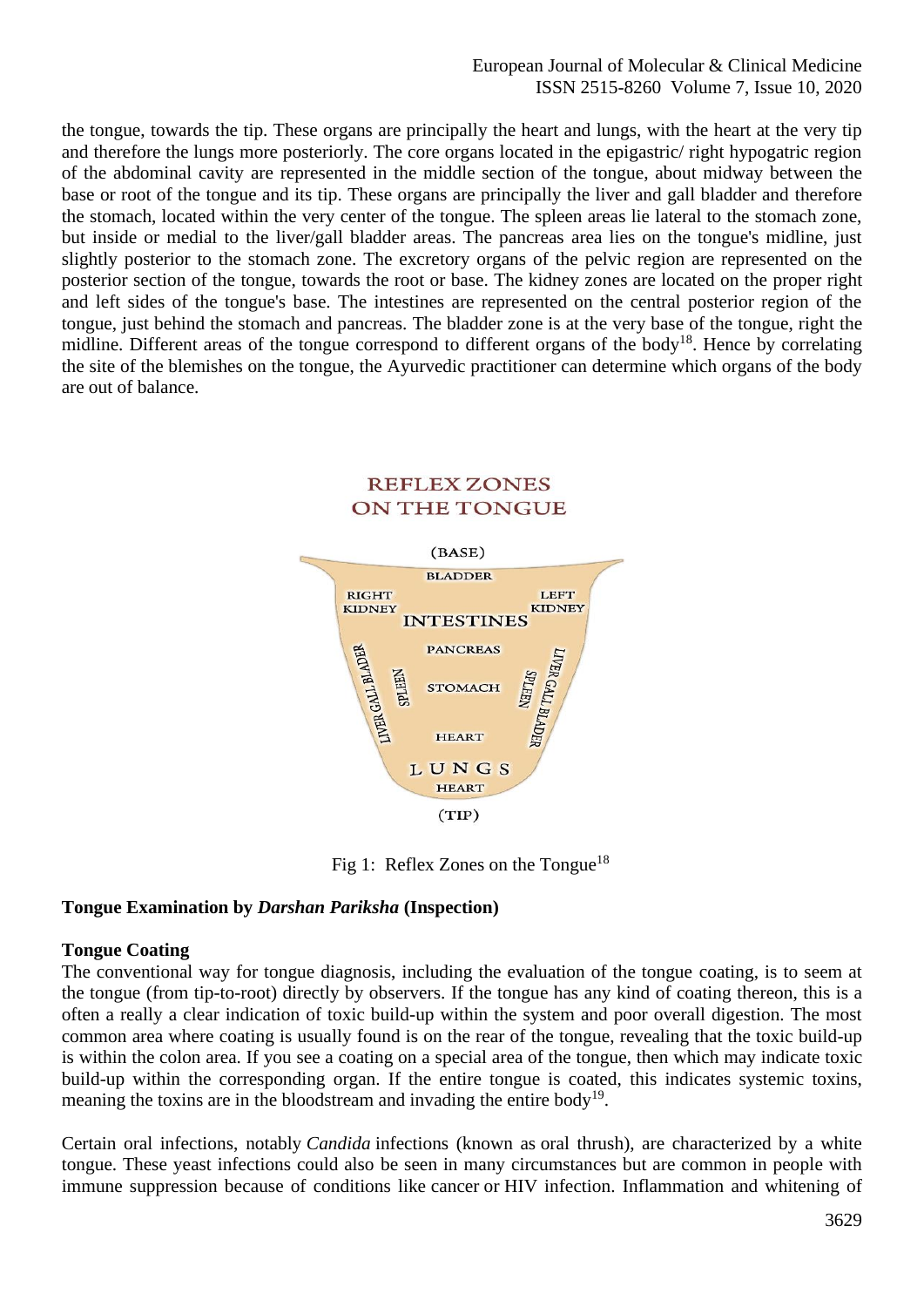the tongue can also occur due to dryness or environmental irritants like smoking or other tobacco use, and will be associated with the bad breath. Some white patches on the tongue, known as leukoplakia, can be precancerous lesions<sup>20</sup>.

Oral lichen planus on the tongue may be chronic inflammatory condition caused by an autoimmune response. It is characterized by a white lace-like pattern called reticular lichen planus. Hairy leukoplakia may be a white patch on the side of the tongue that appears hairy or rough. This condition is caused by the Epstein-Barr virus and is usually related to immune compromised individuals<sup>21</sup>.

## **Colour of Tongue Coating**

You can look at the colour of the coating which will reveal the *Doshic* imbalance that are involved. If the coating is grey, black, or brown, you can assume *Vata* derangement ; if the coating is orange, reddish, yellow, or green, this indicates *Pitta* derangement; and finally, if there is a thick, whitish coating, you can think *Kapha* derangement. This can be quite helpful as each toxin should be treated differently depending on which *Dosha* is involved<sup>19</sup>.

### *Doshic* **Tongue Colour**

*Vata* individuals having pale tongue reflects poor nutrient metabolism because of low nutrient absorption or blood deficiency. A purple-blue tongue reflects stagnation of circulating *Vyana Vayu* from cold<sup>22</sup>. Pale tongue is seen in severe anaema<sup>23</sup>.

*Pitta* individuals are having red, reflecting high *Pitta* in absorbed nutrient or blood. An orange tongue (especially sides) is due to high *Pitta.* A purple-red (in extreme causes black-red) is expected to high *Pitta* condensing absorbed nutrient and blood resulting in viscous and sluggish circulation<sup>22</sup>.

Some red colour changes on the tongue ("strawberry tongue") could be related to a vitamin deficiency, Kawasaki disease, or a streptococcal infection (scarlet fever) $^{21}$ . Geographic tongue (benign migratory glossitis) is an asymptomatic inflammatory condition with rapid loss and regrowth of filiform papillae, leading to appearance of denuded red patches across the surface of tongue<sup>24</sup>.

*Kapha* individuals have pale tongue because of the cold that restricts circulation. A pale-blue colour tongue indicates congestive heart disorders due to aggravated *Avalambaka Kapha<sup>22</sup>* .

#### **Tongue Fissure**

Fissured tongue is believed to be a normal variant in fewer than 10% of the population and perhaps genetically oriented<sup>25</sup>. The appearance of multiple small cracks everywhere the tongue may be of a robust indicator of a strong chronic *Vata* derangement like high anxiety, fear, insomnia and possibly a nervous system disorder. If the cracks are only located on one area of the tongue, this might reveal chronic high Vata therein that correlating organ<sup>19</sup>.

Melkersson-Rosenthal syndrome is a rare condition. It not only causes a fissured tongue, but also lip or facial swelling and paralysis within the face (Bell's palsy) which will come and go. Fissured tongue occurs in as many as 80% of children with the chromosomal disorder Down syndrome<sup>26</sup>.

# **Tongue Margins**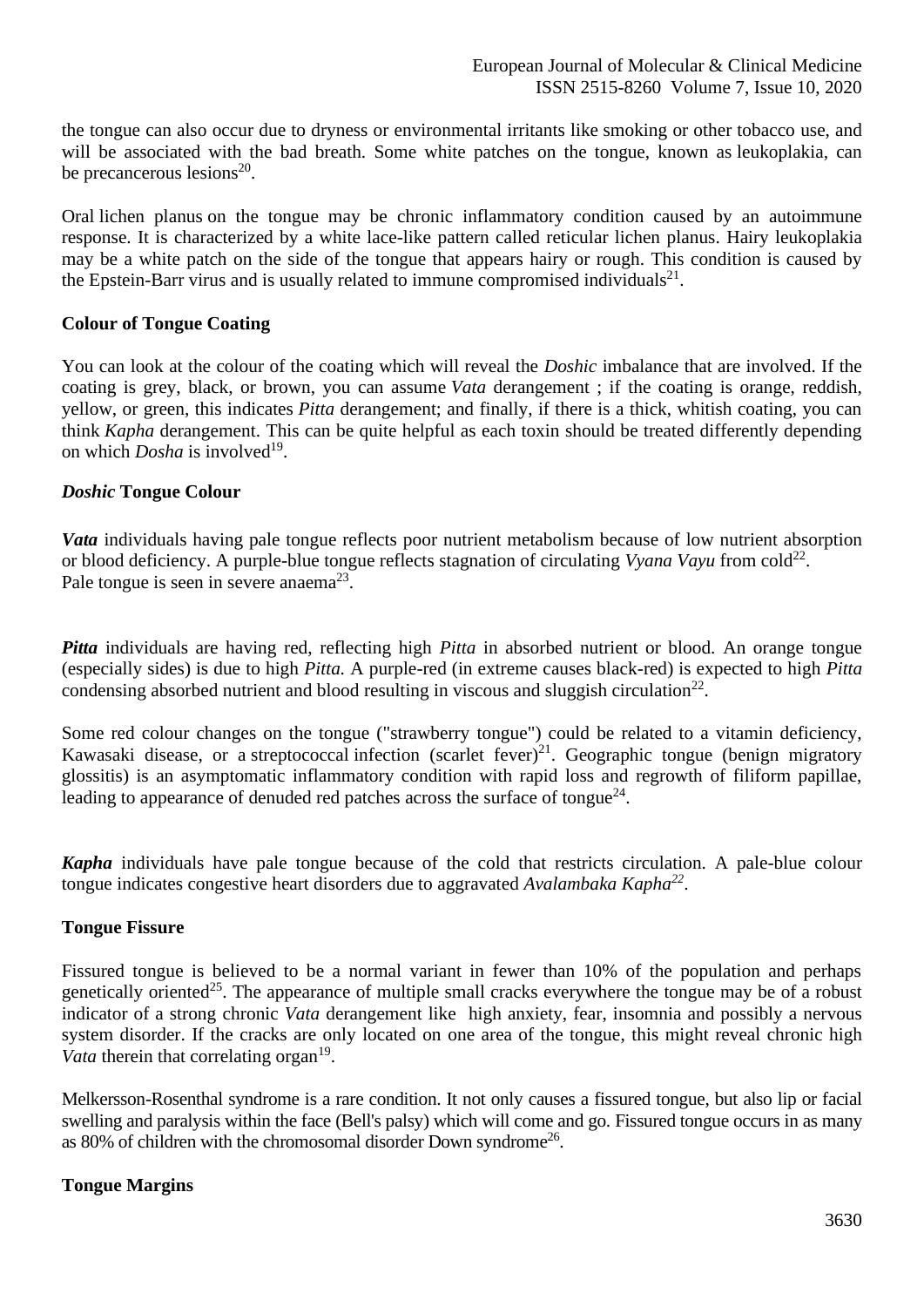If there are teeth marks or indentations along the margins of the tongue, it is a sign of chronic malabsorption. Some of these include poor digestion, inflammation in the GI tract, excessive toxins in the colon, intake of allergenic foods, chronic loose stools, or parasitical infection<sup>19</sup>.

# **Tongue Shape**

*Vata* individuals have small, short, thin, dry, cracked, and trembling. Indentations, sunken concave spots, scalloped and teeth mark indicating mal-absorption and low *Agni* (digestive fire) due to the erratic digestive power of *Visamagni* (Imbalance digestive fire). Cracked edges depressed at the back of the tongue showing low *Ojas* (Vital energy). Broken in the front indicates lung dryness. *Vata* individuals are often anxious and difficult to protrude their tongue. The extremely short tongue may be a sign of low *Ojas*. It reflects the dry, rough, mobile, light, and deficient qualities of *Vata<sup>22</sup> .*

*Pitta* individuals have long, narrow, pointed, inflamed, ulcerated, red small projections, swollen, and red edges. *Pitta* individuals often extend their tongue with force like an arrow. It reflects the sharp, penetrating, liquid, and hot qualities of *Pitta<sup>22</sup> .*

*Kapha* individuals have large, swollen, thick, soft, wet, and wet edges. Tongue with teeth marks indicating *Mandagni.* The swollen tip indicates heart congestion. Swollen in the center suggests lung congestion. The *Kapha* individuals often flop their tongue out of the mouth though it is over large. It reflects the unctuous, fluid, soft, slimy, smooth, and cold qualities of *Kapha*<sup>22</sup>.

Macroglossia may be part of a syndrome found in developmental conditions such as Down's syndrome; may be due to tumor (hemangioma or lymphangioma), metabolic disease ( such as primary amyloidosis) or endocrine disturbance (such as acromegaly or cretinism) $^{24}$ .

# *Sparshan Pariksha* **of Tongue (Examination by Touch)**

Use a bidigital technique to palpate the entire tongue between the finger and thumb of one hand. The tissue of tongue should feel soft and resilient with no palpable indurations or masses. Atypical findings on the tongue are common. They include fissuring, scalloping, benign migratory glossitis and enlarged papillae**.** If tongue is affected by *Vata* it will be *Khara* (Rough) and involvement of *Tridosha* result in *Sakantak*  tongue (very much rough on touch) .

# **Examination of Tongue by** *Prashna Pariksha* **( Questioning)**

This is also an important part of tongue examination. By questioning physician can get knowledge about the feeling of abnormal taste by the patient and this will guide the physician to decide that which particular *Dosha* vitiation is there. *Katukasyata* (Pungent and bitter taste) sensation of tongue is suggestive of *Pitta Dosha* aggravation and similarly *Mukhamadhuryam* (sweetness of mouth) found in *Kapha Dosha*  aggravation and *Kasayasyata* (astringent taste or loss of taste of mouth) in *Vata dosha* aggravation as mentioned in *Jvara Lakshana* in *Charaka Samhita<sup>27</sup> .*

Disorder of the sense of taste are caused by conditions that interfere with the access of the tastant to the receptor cells in the taste buds (transport loss), injure receptor cells (sensory loss), or damage gustatory afferent nerves and central gustatory pathways (neural loss).

Transport gustatory losses result from xerostomia due to many causes, including Sjogren syndrome, heavy metal intoxication and bacterial colonization of taste pore.

Sensory gustatory losses are caused by inflammatory and degenerative diseases within the mouth, a huge number of medicine, particularly those that interfere with cell turnover like antithyroid and antineoplastic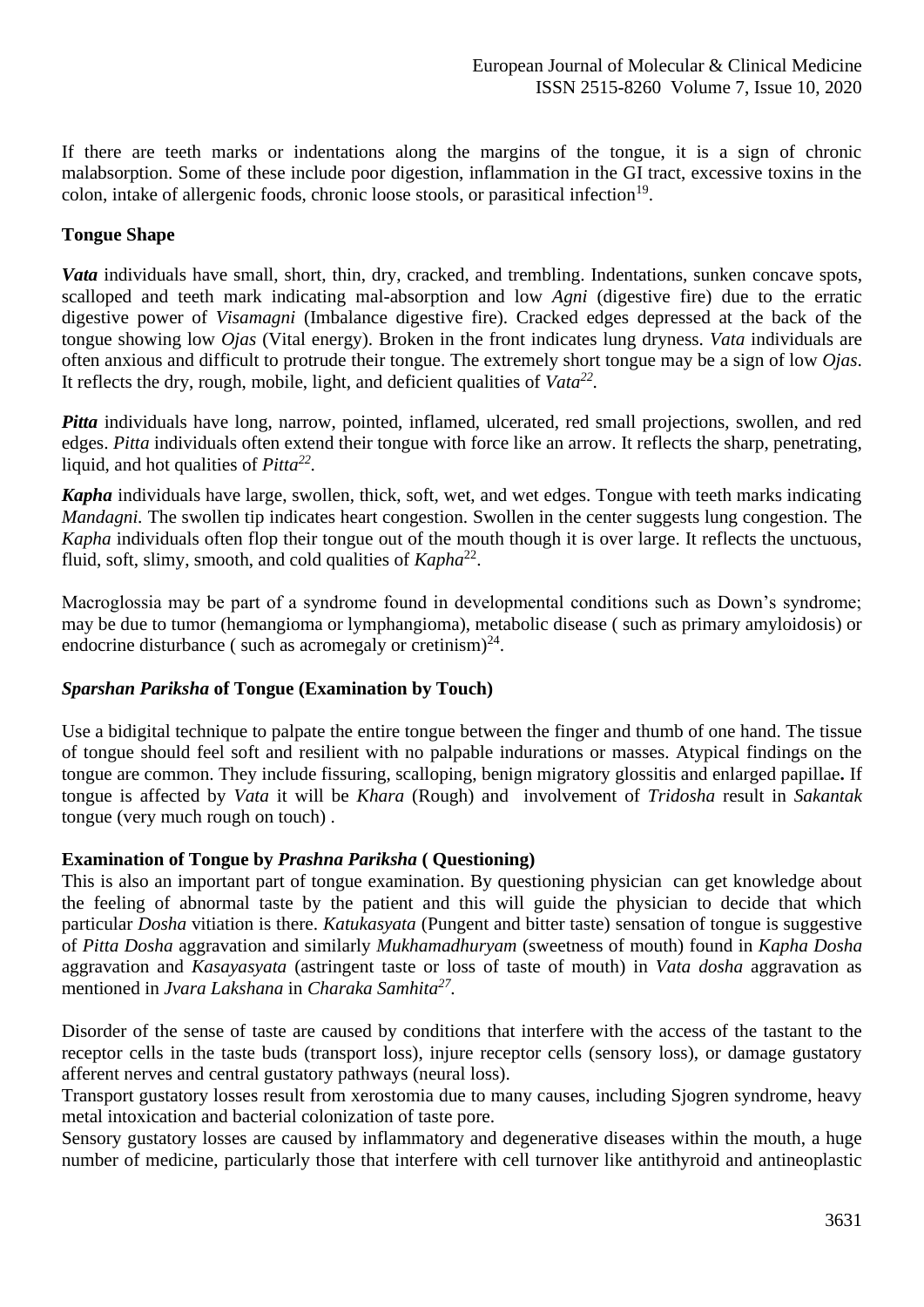agents, radiotherapy to the oral cavity and pharynx, viral infections, endocrine disorders, neoplasms and aging.

Neural gustatory losses occur with neoplasm, trauma and operations in which gustatory afferents are injured. Taste buds degenerate when their gustatory afferents are transected<sup>28</sup>.

Disturbance of the sense of taste may be categorized by either the patient's complaint or the objective sensory measurement as total ageusia – inability to detect the qualities of sweet, salt, bitter or sour.

Partial ageusia – ability to detect a number of but not all the qualitative gustatory sensations.

Specific ageusia – inability to detect the taste quality of certain substances.

Total hypogeusia – decreased sensitivity to all tastants.

Dysgeusia – distortion in the perception of a tastant, i.e the perception of the wrong quality when a tastant is presented or the perception of a taste when there has been no tastant ingested $^{28}$ .

### **Tongue Related** *Arishta Lakshanas* (Fatal Signs and Symptoms)

*Arishta Lakshanas* are elaborated in *Indriyasthana* of *Charaka Samhita*29,30 .

- *Stabdha* (Tongue becomes hard and rigid).
- *Nishcetana* (It becomes insensitive to touch or and type of tastes).
- *Gurvi* (Heaviness in tongue).
- *Kantakopacita* (Tongue is covered by thorn like eruptions).
- *Bhrusham Shyava* (Bluish black in colour).
- *Shushka* (Dry or inflamed).
- *Shuna* (Swollen) and *Visarpini* (constantly mobile).
- Even in the absence of *Mukhapaka* (stomatitis), if person fails to perceive the taste sensation or has a wrong gustatory perception indicates *Arishta.*

#### **Conclusion**

A comprehensive clinical examination is the basis for diagnosis and planning a proper treatment protocol*. Rogi Pariksha* and *Roga Pariksha* together would complete the protocol of a clinical examination. There are many ways to conduct *Roga*-*Rogi Pariksha* which are useful in observing the characteristics of various *Dosha responsible for formation of vyadhi* to evaluate their proportionate imbalance*. Ashtasthana Pariksha* is one of the important method mentioned for *Rogi Pariksha* and has its own significance. In this eight fold examination, *Jihwa Pariksha* is one of the important examination tool mentioned in *Ayurvedic* literature. Proper knowledge of tongue examination along with clinical findings can give better understanding of *Roga Samprapti* (Pathogenesis). Tongue may be a reflection of what is happening inside the body. A careful observation of the state of tongue gives an insight into the health condition of the patient. Disease or unhealthy parts of the body could be identified by looking for the symptoms in different parts of tongue. Currently not much importance is given for examination of tongue in diagnosing various diseases . So this article attempts to highlight the importance of understanding and applying *Jihwa Pariksha* in *Vyadhi Vinishya* or at least helping for *Vyachedaka Nidana* (Probable diagnosis) so that earlier diagnosis and easier management can be established.

#### **References**:

- 1. Vd. Harish Chandra Singh Kushwaha, Charak Samhita of Acharya Charak, Ayurved Dipika Hindi commentary, 1st part, Vimana Sthana, 08/132, Chaukhambha Orientalia, Varanasi, 2016, p.700.
- 2. Vd. Harish Chandra Singh Kushwaha, Charak Samhita of Acharya Charak, Ayurved Dipika Hindi commentary, 1st part, Sutra Sthana, 20/20, Chaukhambha Orientalia, Varanasi, 2016, p.307.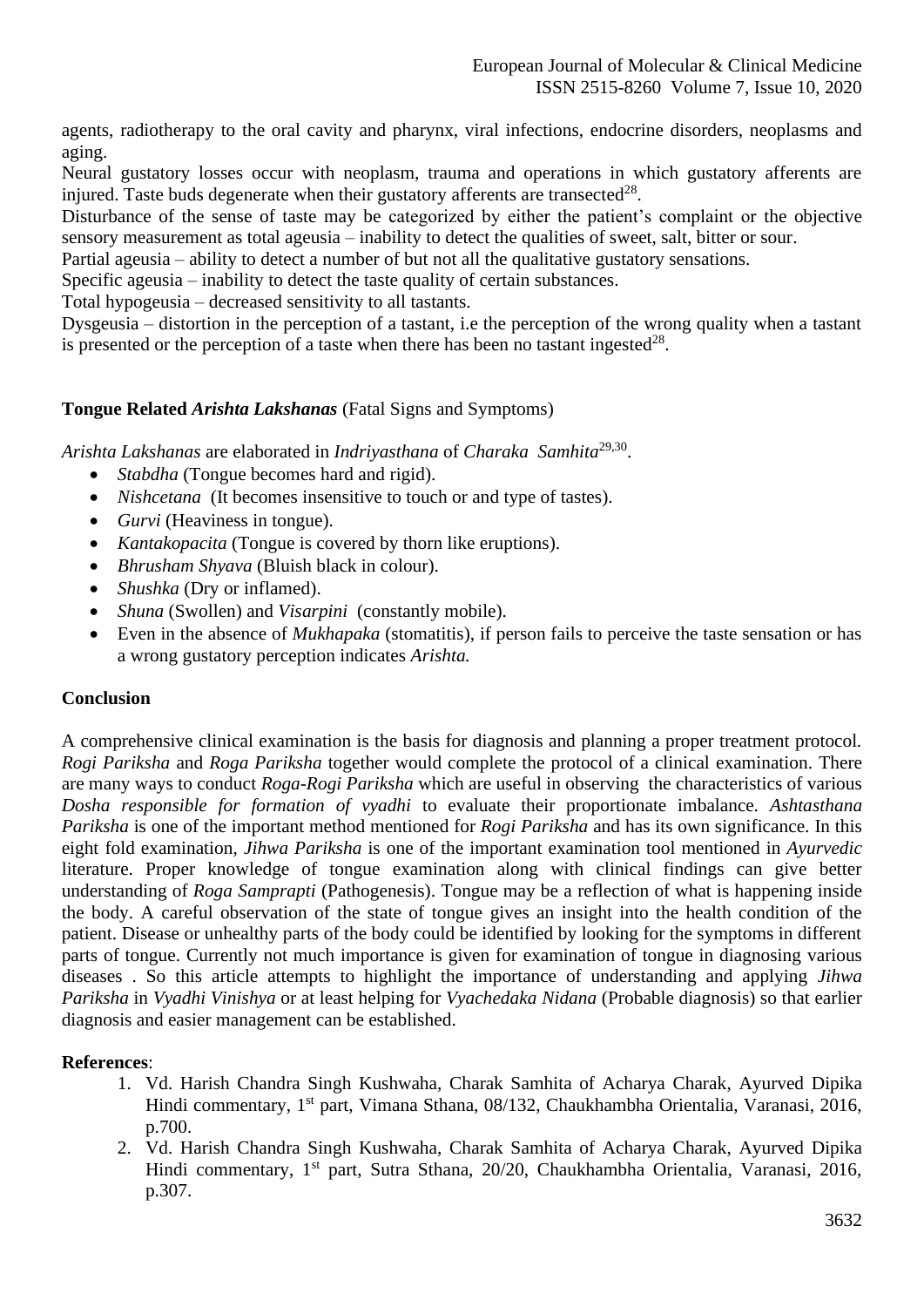- 3. Vd. Harish Chandra Singh Kushwaha, Charak Samhita of Acharya Charak, Ayurved Dipika Hindi commentary, 1st part, Vimana Sthana, 08/94, Chaukhambha Orientalia, Varanasi, 2016, p.686.
- 4. Shri Braham Shankar Shastri, Yogaratnakara Purvardh, Vidyodini Hindi Commentary by Vaid Shri Laxmipati Shastri, Chaukhambha Sanskrit Sansthan, Varanasi, 2002, Verse 1, p.5.
- 5. Dr. Brahmanand Tripathi, Astanga Hrdayam of Srimadvagbhata, Nirmala Hindi Commentary, Sutra Sthana, 01/22, Chaukhamba Sanskrit Pratishthan, New Delhi, Reprinted 2019, p.17.
- 6. Kaviraja Ambikadutta Shahstri, Sushruta Samhita of Acharya Sushruta, Ayurved Tattva Sandipika Hindi Commentary, 1<sup>st</sup> Part, 14<sup>th</sup> Edition, Sutra Sthana, 10/04, Chaukhambha Sanskrit Sansthan, Varanasi, 2003, p.31.
- 7. Vd. Harish Chandra Singh Kushwaha, Charak Samhita of Acharya Charak, Ayurved Dipika Hindi commentary, 1<sup>st</sup> part, Vimana Sthana, 08/94, Chaukhambha Orientalia, Varanasi, 2016, p.687
- 8. Vrinda Kurande et al. Interrater Reliability of Diagnostic Methods in Traditional Indian Ayurvedic Medicine, Evidence-Based Complementary and Alternative Medicine, Volume 2013, Article ID 658275.
- 9. Vd. Harish Chandra Singh Kushwaha, Charak Samhita of Acharya Charak, Ayurved Dipika Hindi commentary, 1<sup>st</sup> part, Sarira Sthana, 07/11, Chaukhambha Orientalia, Varanasi, 2016, p.847.
- 10. Kaviraja Ambikadutta Shahstri, Sushruta Samhita of Acharya Sushruta, Ayurved Tattva Sandipika Hindi Commentary, 1<sup>st</sup> Part, 14<sup>th</sup> Edition, Sarira Sthana, 04/27, Chaukhambha Sanskrit Sansthan, Varanasi, 2003, p.32.
- 11. Vd. Harish Chandra Singh Kushwaha, Charak Samhita of Acharya Charak, Ayurved Dipika Hindi commentary, 1<sup>st</sup> part, Sutra Sthana, 8/10,12,14, Chaukhambha Orientalia, Varanasi, 2016, p.125-126.
- 12. Nitin Ashok John, CC Chatterjee's Human Physiology, Thirteenth edition, Volume I, Chapter 56, CBS Publishers & Distributors Pvt. Ltd, New Delhi, 2020, p.395-396.
- 13. John E. Hall, Guyton & Hall Text book of Medical Physiology, Second South Asia Edition, Chapter 106, Elsevier, Relex India Pvt. Ltd., New Delhi, 2018, p.743.
- 14. Dr. Bulusu Sitaram, Bhava Prakasa of Bhavmisra,Volume I, 07/8-9, Chaukhambha Orientalia, Varanasi, 2015, p.668.
- 15. Shri Braham Shankar Shastri, Yogaratnakara Purvardh, Vidyodini Hindi Commentary by Vaid Shri Laxmipati Shastri, Chaukhambha Sanskrit Sansthan, Varanasi, 2002, Verse 1-2, p.15.
- 16. <https://www.euyansang.com.sg/en/tips-for-tongue-examination/eystcm4.html> dated 28-08-2020 time 19:50 IST.
- 17. Dhanalakshmi Miryala et al., Computer Aided Image Enhancement of Tongue for Diagnosis in Ayurvedic Medical Treatment, Applied Medical Informatics, Vol. 34, No.1 /2014, p.46-56.
- 18. [http://www.greekmedicine.net/diagnosis/Tongue\\_Diagnosis.html](http://www.greekmedicine.net/diagnosis/Tongue_Diagnosis.html) dated 22-07-2020 time 11:08 IST.
- 19. [https://svasthaayurveda.com/ayurvedic-tongue-analysis-what-does-your-tongue-say-about](https://svasthaayurveda.com/ayurvedic-tongue-analysis-what-does-your-tongue-say-about-your-health/)[your-health/](https://svasthaayurveda.com/ayurvedic-tongue-analysis-what-does-your-tongue-say-about-your-health/) dated 22-07-2020 time 12:15 IST.
- 20. [https://www.medicinenet.com/white\\_tongue/symptoms.htm](https://www.medicinenet.com/white_tongue/symptoms.htm) dated 31-08-2020 time 16:12 IST.
- 21. [https://www.medicinenet.com/tongue\\_problems/article.htm](https://www.medicinenet.com/tongue_problems/article.htm) dated 31-08-2020 time 16:28 IST.
- 22. <https://healthy-ojas.com/systems/ayurveda-tongue-diagnosis.html> dated 22-07-2020 time 13:30 IST